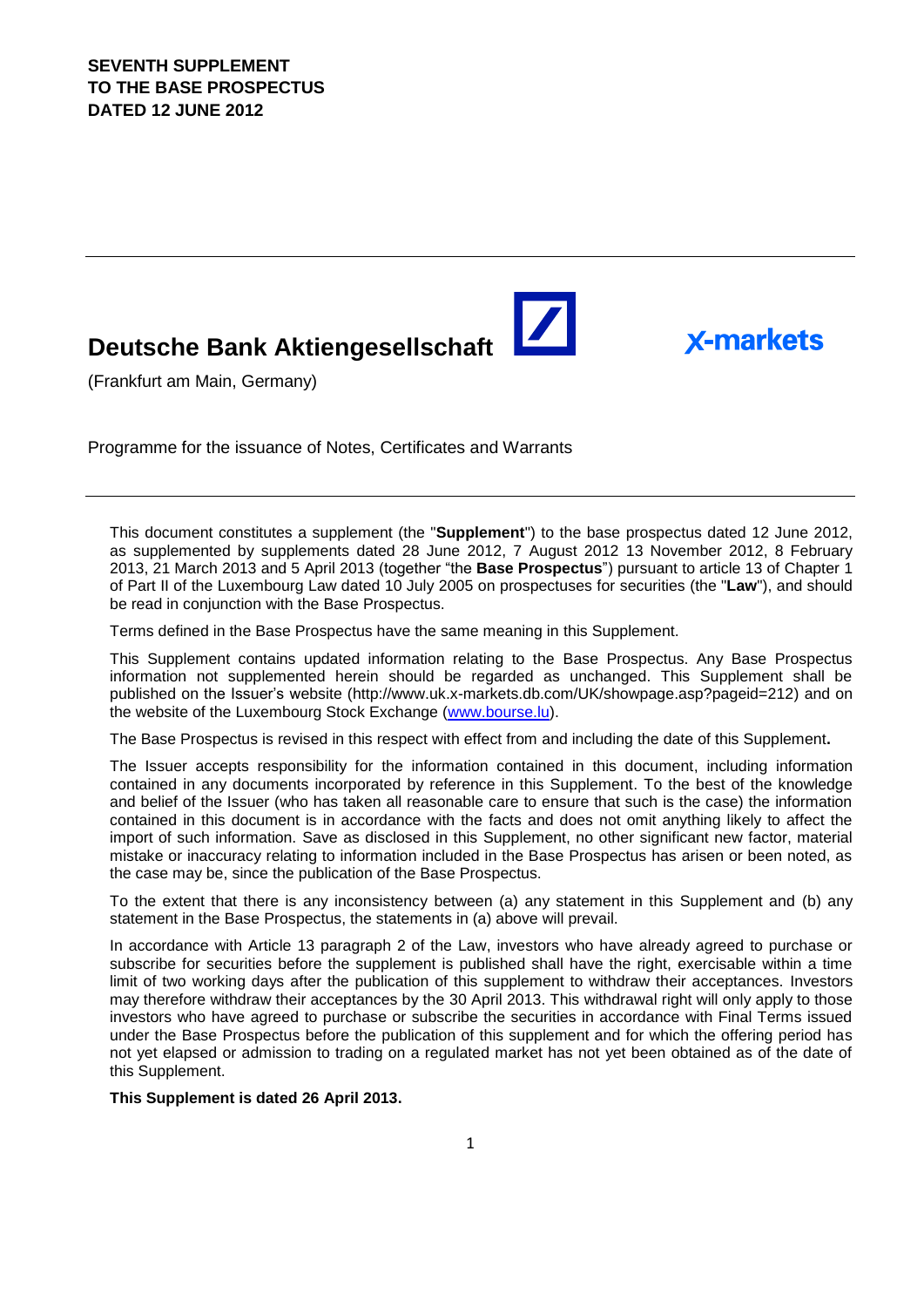### **PUBLICATION OF DEUTSCHE BANK, AG ANNUAL REPORT AS OF 31DECEMBER 2012**

On 15 April 2013, the Issuer published its Annual Report as of 31 December 2012. By virtue of this Supplement the Annual Report as of 31 December 2012 is incorporated by reference in, and form part of, the Base Prospectus. Copies of all documents incorporated by reference in the Base Prospectus are also available on the Luxembourg Stock Exchange's website [\(www.bourse.lu\)](http://www.bourse.lu/).

I

Section "C. Documents Incorporated by Reference" in Chapter IV "General Information on the Programme" (Page 50), shall be deleted and replaced as follows: "

#### **1. Documents Incorporated by Reference**

The following documents, which have previously been published or are published simultaneously with this Base Prospectus and have been filed with the CSSF, or, in respect of the registration document (the "**Registration Document**") dated 4 April 2012 of Deutsche Bank Aktiengesellschaft, approved by the German Federal Financial Services Supervisory Authority (*Bundesanstalt für Finanzdienstleistungsaufsicht –* BaFin), shall be deemed to be incorporated in, and to form part of, this Base Prospectus:

- a) the Registration Document of Deutsche Bank Aktiengesellschaft dated 4 April 2012 (English version);
- b) the Registration Document of Deutsche Bank Aktiengesellschaft dated 12 April 2011 (English version);
- c) the Annual Report of Deutsche Bank Aktiengesellschaft as of 31 December 2009 (English version);
- d) the unaudited interim financial statement of Deutsche Bank Aktiengesellschaft for the three months ended 31 March 2012 (English language version);
- e) the unaudited interim financial statement of Deutsche Bank Aktiengesellschaft for the three months ended 30 June 2012 (English language version);
- f) the unaudited interim financial statement of Deutsche Bank Aktiengesellschaft for the three months ended 30 September 2012 (English language version); and
- g) the Annual Report of Deutsche Bank Aktiengesellschaft as of 31 December 2012 (English version).

Following the publication of this Base Prospectus a supplement may be prepared by the Issuer and approved by the CSSF in accordance with Article 16 of the Prospectus Directive. Statements contained in any such supplement (or contained in any document incorporated by reference therein) shall, to the extent applicable (whether expressly, by implication or otherwise), be deemed to modify or supersede statements contained in this Base Prospectus or in a document which is incorporated by reference in this Base Prospectus. Any statement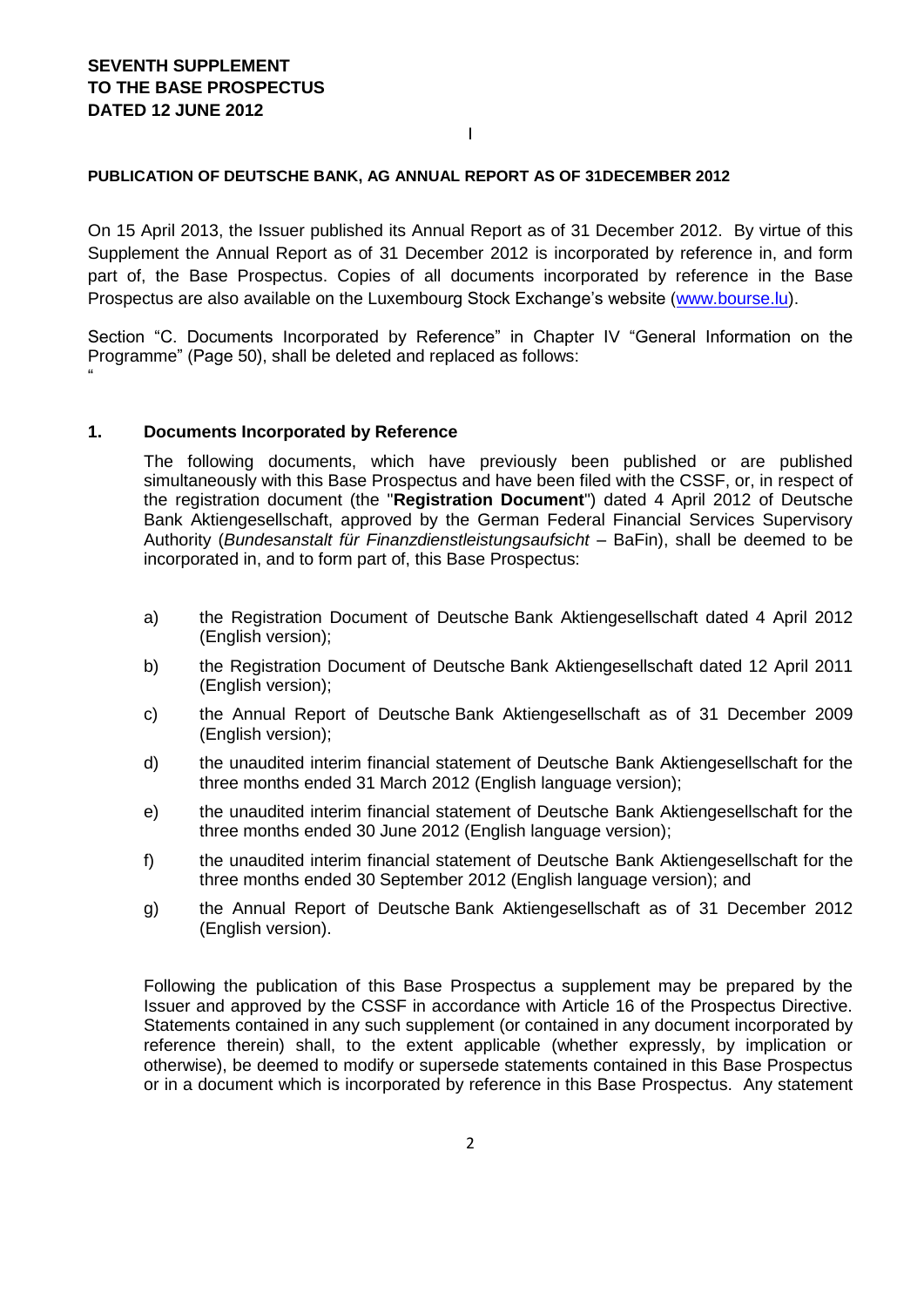so modified or superseded shall not, except as so modified or superseded, constitute a part of this Base Prospectus.

## **2. Cross Reference List**

Specific items contained in "Documents Incorporated by Reference".

(a) The following information is set forth in the Registration Document of Deutsche Bank Aktiengesellschaft dated 4 April 2012:

| <b>Registration Document</b>                                                                                                 | <b>English</b><br>language<br>version |
|------------------------------------------------------------------------------------------------------------------------------|---------------------------------------|
| <b>Persons Responsible</b>                                                                                                   | 4                                     |
| <b>Statutory Auditors</b>                                                                                                    | 4                                     |
| <b>Risk Factors</b>                                                                                                          | 4                                     |
| <b>Information about Deutsche Bank</b>                                                                                       | $\overline{7}$                        |
| <b>Business Overview</b>                                                                                                     | $\overline{7}$                        |
| <b>Organisational Structure</b>                                                                                              | 9                                     |
| <b>Trend Information</b>                                                                                                     | 10                                    |
| <b>Administrative, Management and Supervisory Bodies</b>                                                                     | 10                                    |
| <b>Major Shareholders</b>                                                                                                    | 13                                    |
| Financial Information concerning Deutsche Bank's Assets and Liabilities,<br><b>Financial Position and Profits and Losses</b> | 13                                    |
| Historical Financial Information / Financial Statements                                                                      | 13                                    |
| Auditing of Historical Annual Financial Information                                                                          | 13                                    |
| Legal and Arbitration Proceedings                                                                                            | 13                                    |
| Significant Change in Deutsche Bank Group's Financial Position                                                               | 19                                    |
| <b>Material Contracts</b>                                                                                                    | 19                                    |
| Third Party Information and Statement by Experts and Declaration of any<br><b>Interest</b>                                   | 19                                    |
| <b>Documents on Display</b>                                                                                                  | 20                                    |

(b) The following information is set forth in the Registration Document of Deutsche Bank Aktiengesellschaft dated 12 April 2011:

| <b>Registration Document</b>           | <b>English</b><br>language<br>version |
|----------------------------------------|---------------------------------------|
| <b>Persons Responsible</b>             | 4                                     |
| <b>Statutory Auditors</b>              | $\overline{4}$                        |
| <b>Risk Factors</b>                    | $\overline{4}$                        |
| <b>Information about Deutsche Bank</b> | 7                                     |
| <b>Business Overview</b>               | 7                                     |
|                                        |                                       |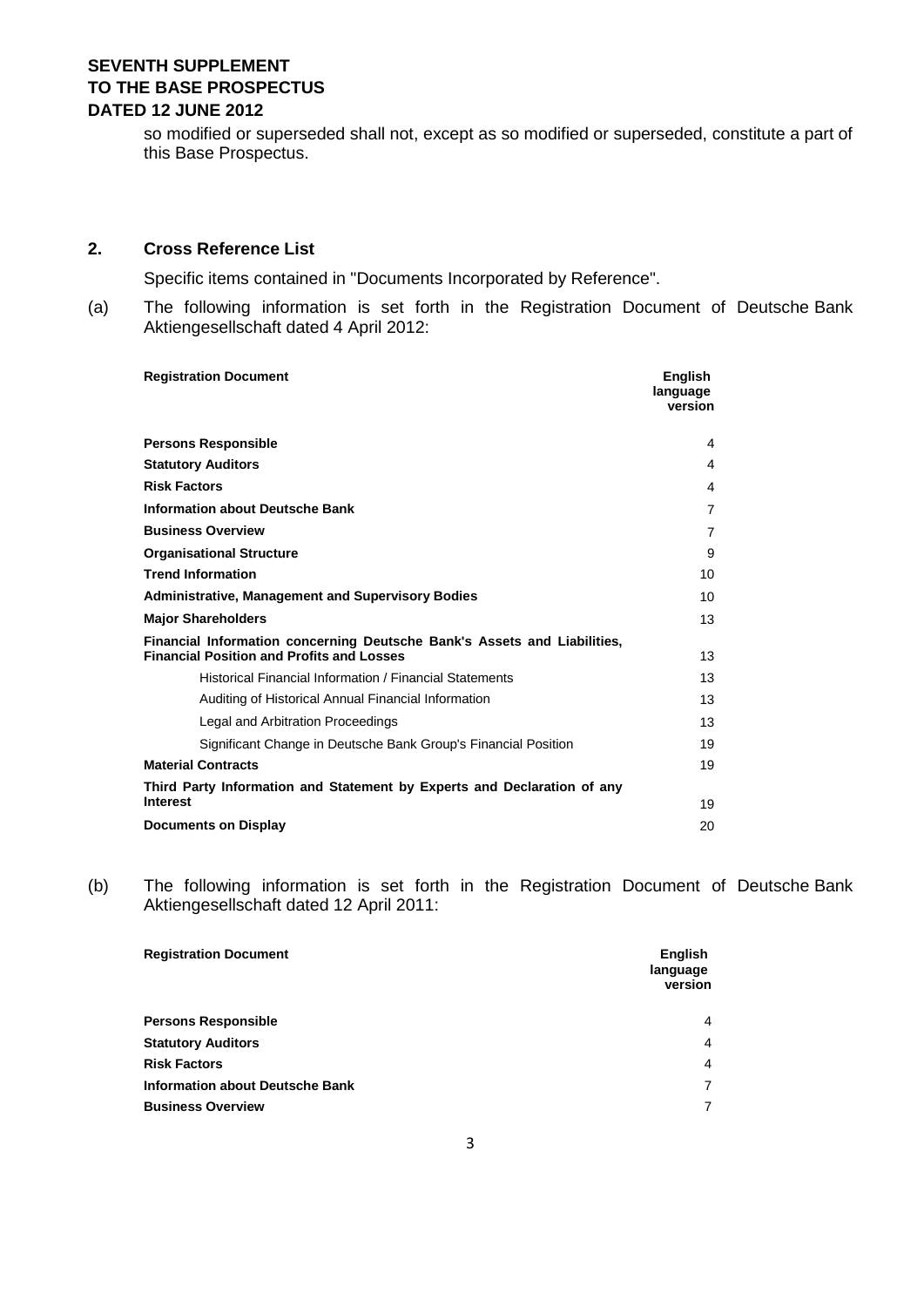**Registration Document English** 

|                                                                                                                              | language<br>version |
|------------------------------------------------------------------------------------------------------------------------------|---------------------|
| <b>Organisational Structure</b>                                                                                              | 9                   |
| <b>Trend Information</b>                                                                                                     | 9                   |
| <b>Administrative, Management and Supervisory Bodies</b>                                                                     | 11                  |
| <b>Major Shareholders</b>                                                                                                    | 12                  |
| Financial Information concerning Deutsche Bank's Assets and Liabilities,<br><b>Financial Position and Profits and Losses</b> | 12                  |
| Historical Financial Information / Financial Statements                                                                      | 13                  |
| Auditing of Historical Annual Financial Information                                                                          | 13                  |
| Legal and Arbitration Proceedings                                                                                            | 13                  |
| Significant Change in Deutsche Bank Group's Financial Position                                                               | 19                  |
| <b>Material Contracts</b>                                                                                                    | 19                  |
| Third Party Information and Statement by Experts and Declaration of any<br>Interest                                          | 19                  |
| <b>Documents on Display</b>                                                                                                  | 19                  |
| Financial Report 2010 of the Deutsche Bank Group                                                                             | F-I                 |
| <b>Consolidated Financial Statements 2010</b>                                                                                | $F-I-149$           |
| Consolidated Statement of Income                                                                                             | $F-I-151$           |
| Consolidated Statement of Comprehensive Income                                                                               | $F-I-152$           |
| <b>Consolidated Balance Sheet</b>                                                                                            | $F-I-153$           |
| Consolidated Statement of Changes in Equity                                                                                  | $F-I-154$           |
| <b>Consolidated Statement of Cash Flows</b>                                                                                  | $F-I-156$           |
| Notes to the Consolidated Financial Statements                                                                               | $F-I-157$           |
| Independent Auditors' Report                                                                                                 | F-I-372             |
| <b>Annual Financial Statements 2010</b>                                                                                      | F-II                |
| Balance Sheet as of December 31, 2010                                                                                        | $F-II-50$           |
| Income Statement for the period from January 1 to December 31, 2010                                                          | $F-II-52$           |
| Notes to the Accounts                                                                                                        | $F-II-53$           |
| Auditors' Report                                                                                                             | $F-II-143$          |

(c) The following information is set forth in the Annual Report of the Issuer as of 31 December 2009:

| <b>Audited Consolidated Financial Statements 2009</b>                     | <b>English</b><br>language<br>version |
|---------------------------------------------------------------------------|---------------------------------------|
| <b>Consolidated Statement of Income</b>                                   | 139                                   |
| Consolidated Statement of Recognized Income and Expense                   | 140                                   |
| <b>Consolidated Balance Sheet</b>                                         | 141                                   |
| Consolidated Statement of Changes in Equity                               | 142                                   |
| Consolidated Changes in Cash Flows                                        | 144                                   |
| Notes to the Consolidated Financial Statements including Table of Content | 145                                   |
| Independent Auditors' Report                                              | 310                                   |

(d) The following information is set for in the unaudited interim financial statements of Deutsche Bank Aktiengesellschaft for the three months ended 31 March 2012: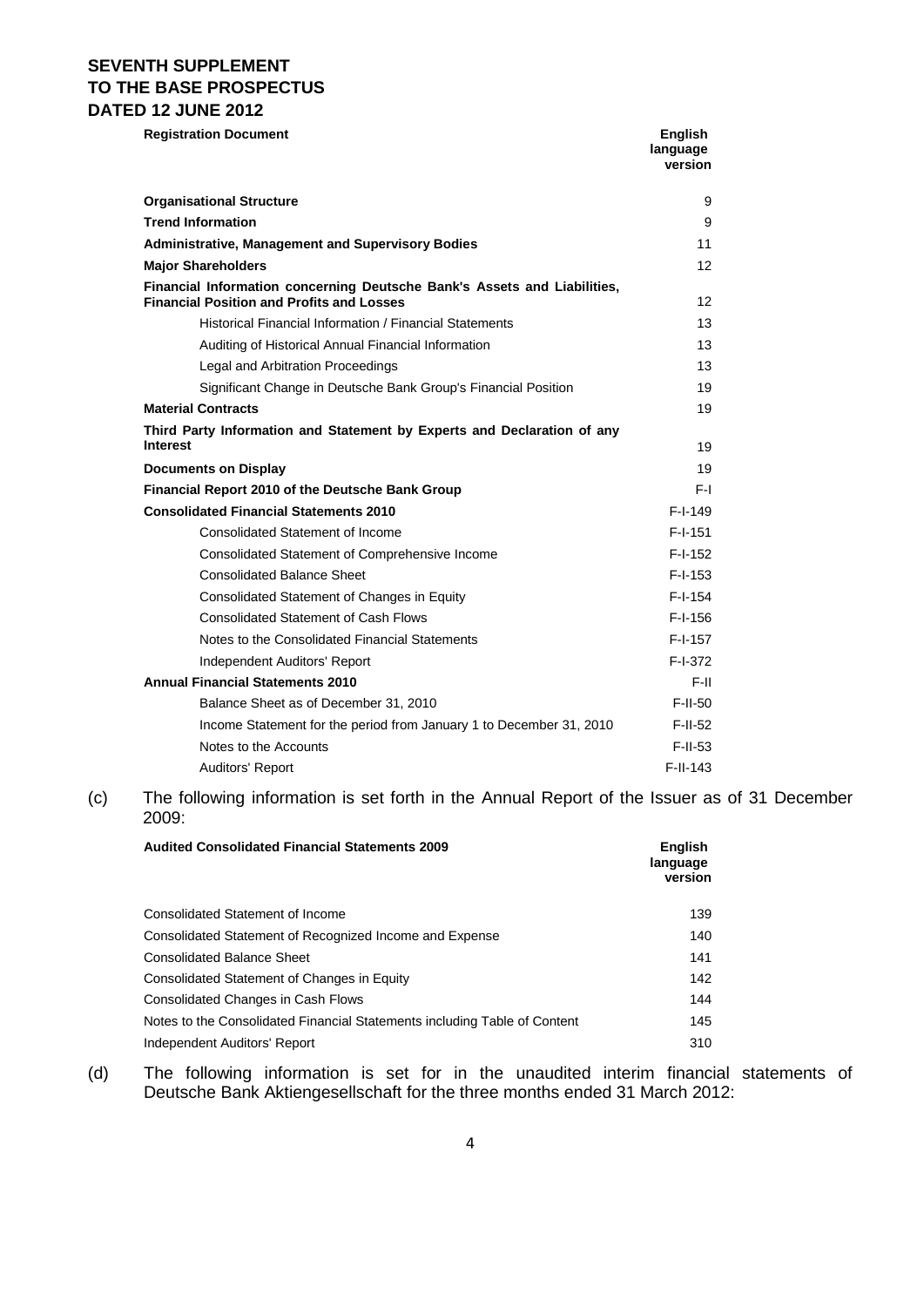| <b>Financial Statements for the three months ended 31 March 2012</b>  | English language<br>version |
|-----------------------------------------------------------------------|-----------------------------|
| <b>Review Report</b>                                                  | 44                          |
| Consolidated Statement of Income                                      | 45                          |
| Consolidated Statement of Comprehensive Income                        | 46                          |
| <b>Consolidated Balance Sheet</b>                                     | 47                          |
| Consolidated Statement of Changes in Equity                           | 48                          |
| <b>Consolidated Statement of Cash Flows</b>                           | 50                          |
| Notes to the Consolidated Financial Statements (Basis of Preparation) | 51-76                       |

(e) The following information is set for in the unaudited interim financial statements of Deutsche Bank Aktiengesellschaft for the three months ended 30 June 2012:

| Financial Statements for the three months ended 30 June 2012          | <b>English language</b><br>version |
|-----------------------------------------------------------------------|------------------------------------|
| <b>Review Report</b>                                                  | 44                                 |
| Consolidated Statement of Income                                      | 45                                 |
| Consolidated Statement of Comprehensive Income                        | 46                                 |
| <b>Consolidated Balance Sheet</b>                                     | 47                                 |
| Consolidated Statement of Changes in Equity                           | 48                                 |
| <b>Consolidated Statement of Cash Flows</b>                           | 50                                 |
| Notes to the Consolidated Financial Statements (Basis of Preparation) | 51-78                              |

(f) The following information is set for in the unaudited interim financial statements of Deutsche Bank Aktiengesellschaft for the three months ended 30 September 2012:

| Financial Statements for the three months ended 30 September 2012     | English language<br>version |
|-----------------------------------------------------------------------|-----------------------------|
| <b>Review Report</b>                                                  | 42                          |
| Consolidated Statement of Income                                      | 43                          |
| Consolidated Statement of Comprehensive Income                        | 44                          |
| <b>Consolidated Balance Sheet</b>                                     | 45                          |
| Consolidated Statement of Changes in Equity                           | 46                          |
| <b>Consolidated Statement of Cash Flows</b>                           | 48                          |
| Notes to the Consolidated Financial Statements (Basis of Preparation) | 49                          |
|                                                                       |                             |

(g) The following information is set forth in the Annual Report of Deutsche Bank Aktiengesellschaft for the three months ended 31 December 2012:

| <b>Audited Consolidated Financial Statements 2012</b> | <b>English</b><br>language<br>version |
|-------------------------------------------------------|---------------------------------------|
| Consolidated Statement of Income                      | 243                                   |